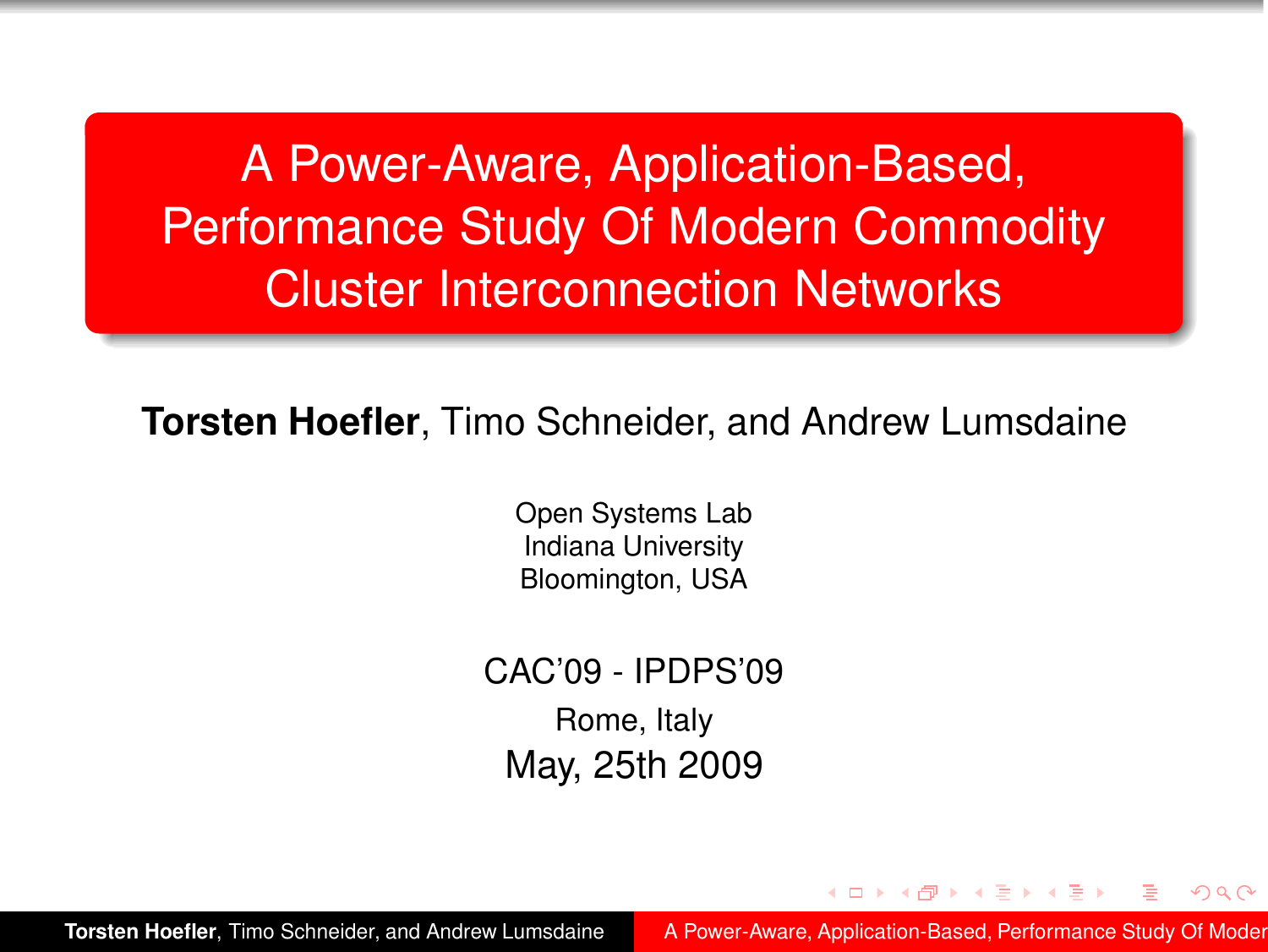### Motivation I (economic)

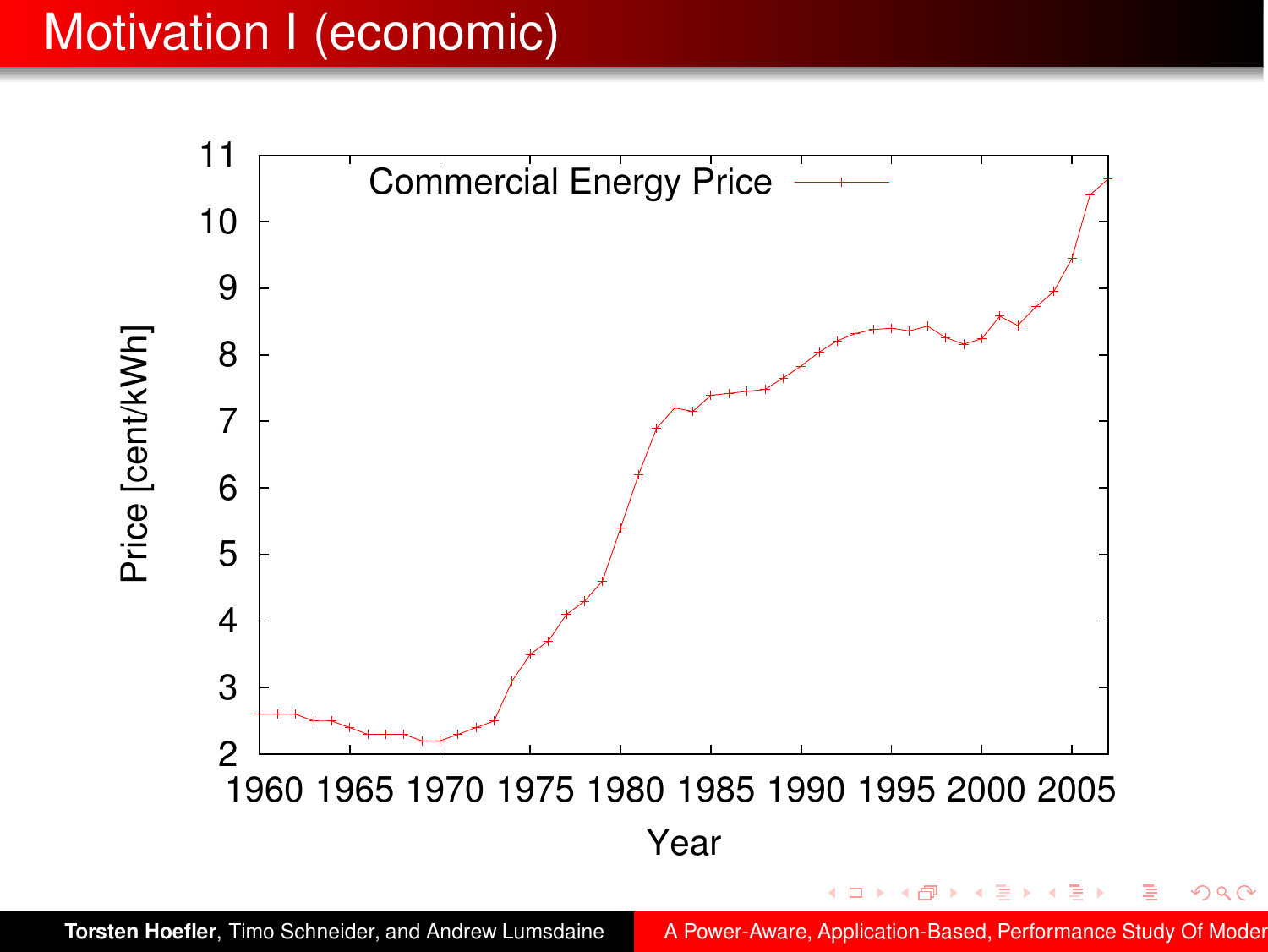# Motivation II (personal)



**Torsten Hoefler, Timo Schneider, and Andrew Lumsdaine** A Power-Aware, Application-Based, Performance Study Of Moder

イロトス 伊 トス ミトス

э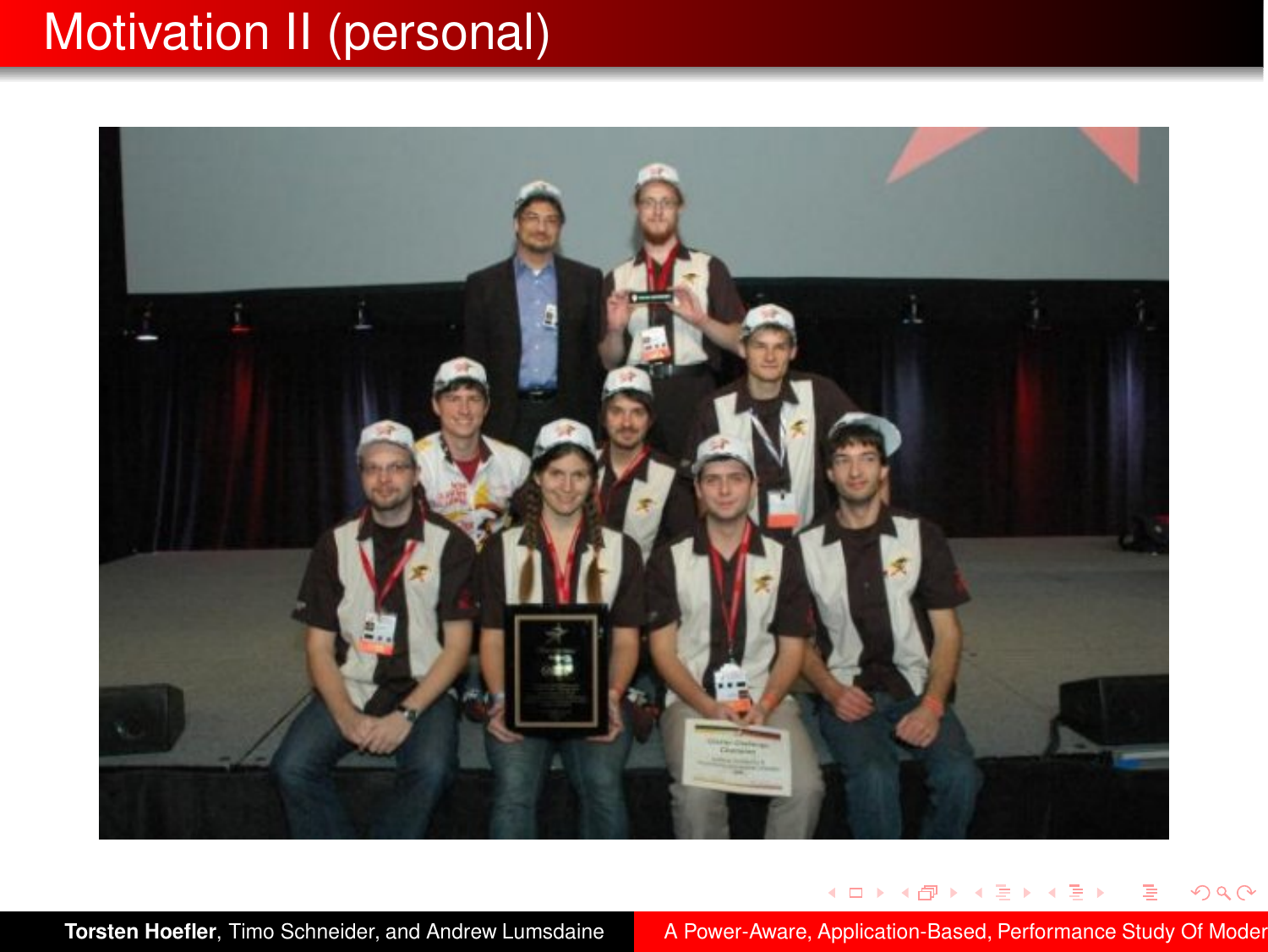## Motivation III (scientific)

- Interconnection network is the heart of parallel computing
	- How do we compare different network technologies?
	- Microbenchmarks!
	- Often Latency and Bandwidth only
	- **Is this enough to predict application performance?**

- Power consumption is becoming a problem for system designers
	- Green500 list as an addition to Top500
	- Power input (cooling!) major design goal for large systems
	- **What about power efficiency of the network?**

(ロトイ部) (唐) (唐)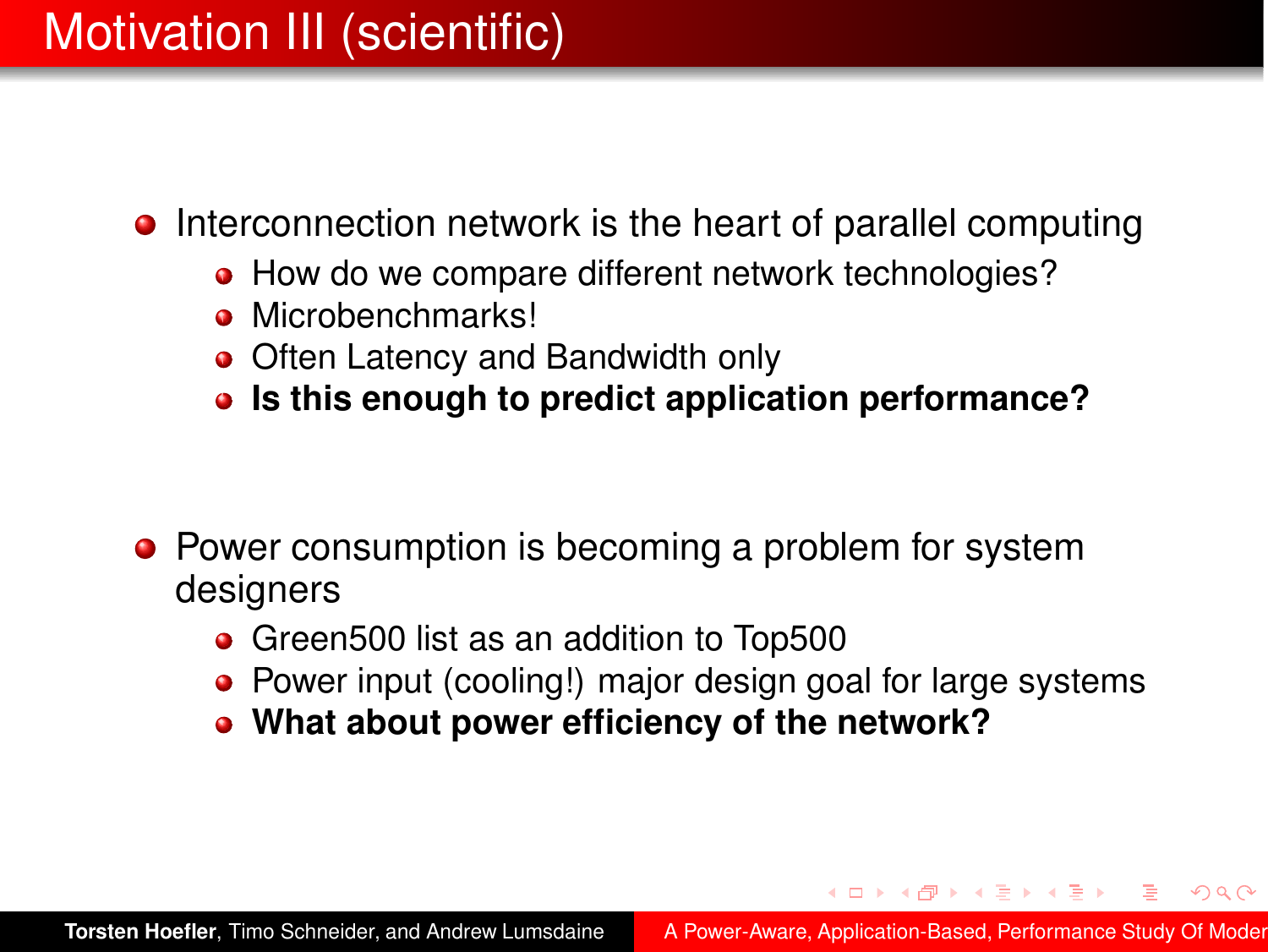We compare three different network technologies

- Fiber-based Myrinet 10G
- Copper-based Myrinet 10G
- Copper-based ConnectX InfiniBand

We compare latency and bandwidth results (NetPIPE) and application performance on absolutely identical systems.

- OpenMPI 1.2.8, OFED 1.3, MX 1.4.3
- SLES 10 SP 2 (Linux 2.6.16)
- $\bullet$  14 nodes, 2  $\times$  4 Xeons L5420 2.5 GHz
- 4 GiB RAM per core

④ → → 三 → →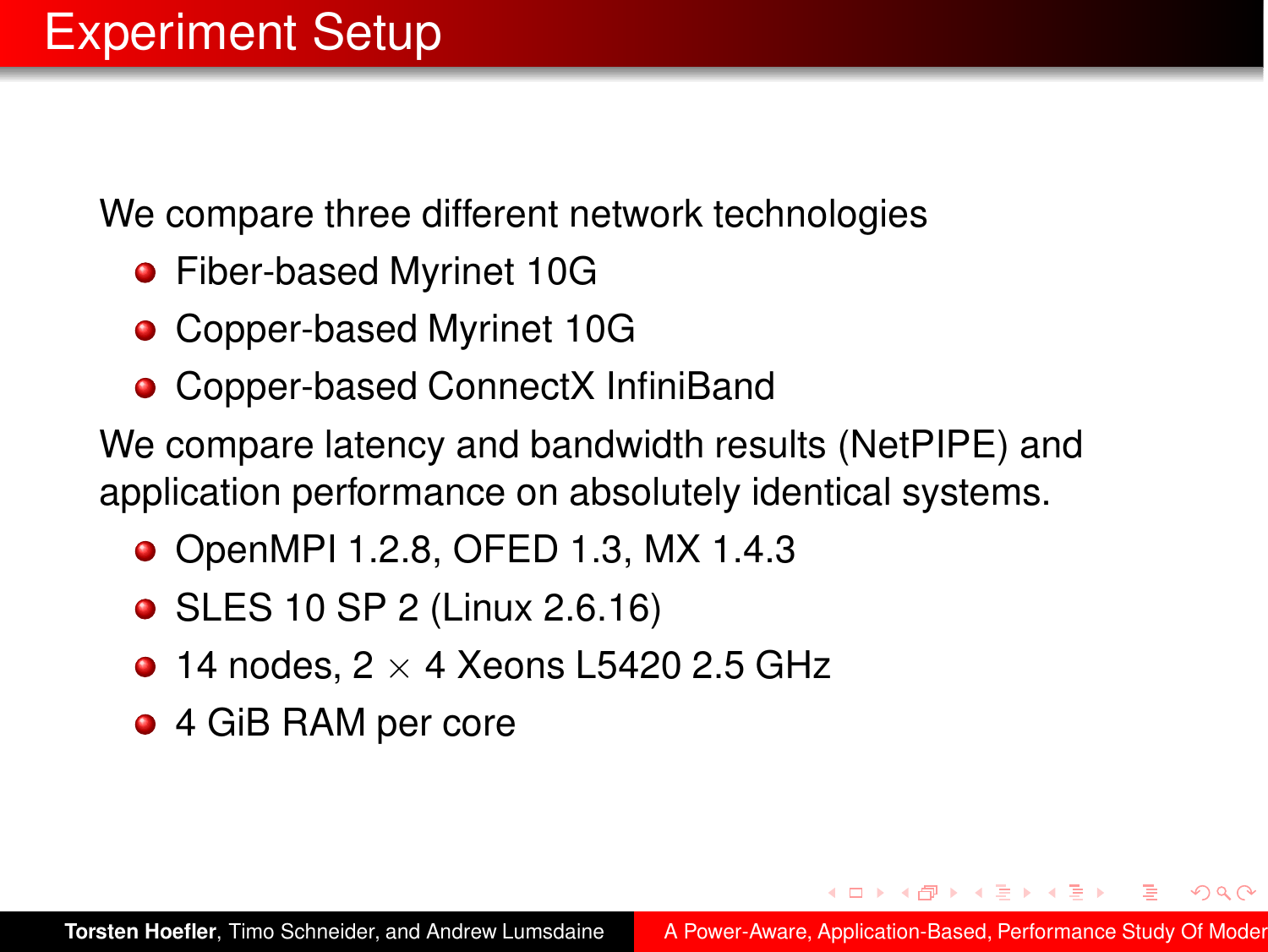#### Microbenchmark Results - Latency



 $QQ$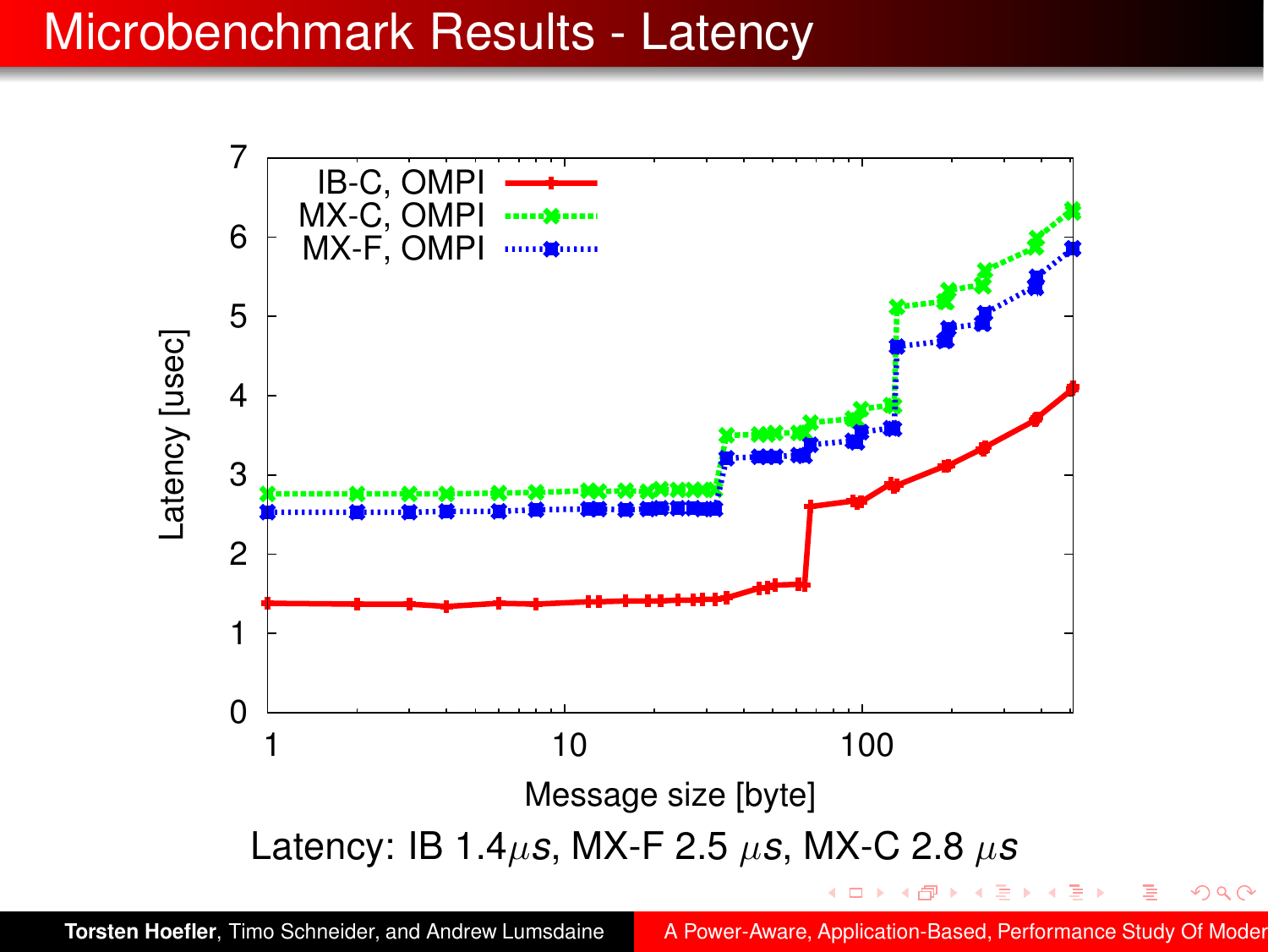#### Microbenchmark Results - Throughput



**Torsten Hoefler, Timo Schneider, and Andrew Lumsdaine A Power-Aware, Application-Based, Performance Study Of Moder** 

 $\Omega$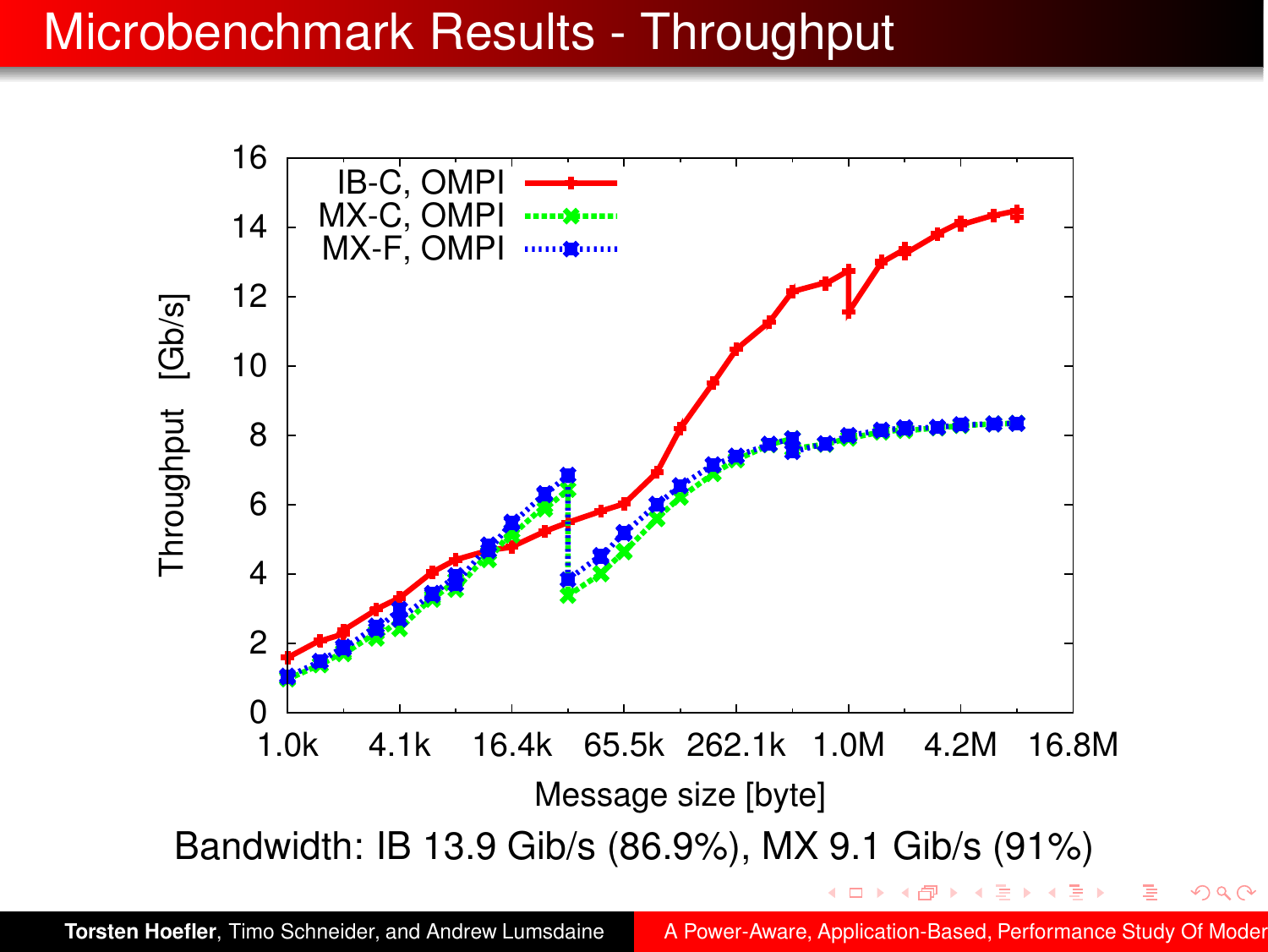#### **•** Results:

- IB performs significantly better in nearly all configurations!
- MX-F is slightly faster than MX-C
- OMPI's MX eager-rendezvous switching point seems suboptimal
- **•** Projection:
	- IB should deliver higher application performance
	- no data about power consumption yet
- $\bullet \Rightarrow$  proceeding to real application runs!
	- three runs with each application/network
	- lowest running time counts
	- all results were very stable  $(< 3\%$  variance)

(ロトイ部)→ (唐)→ (唐)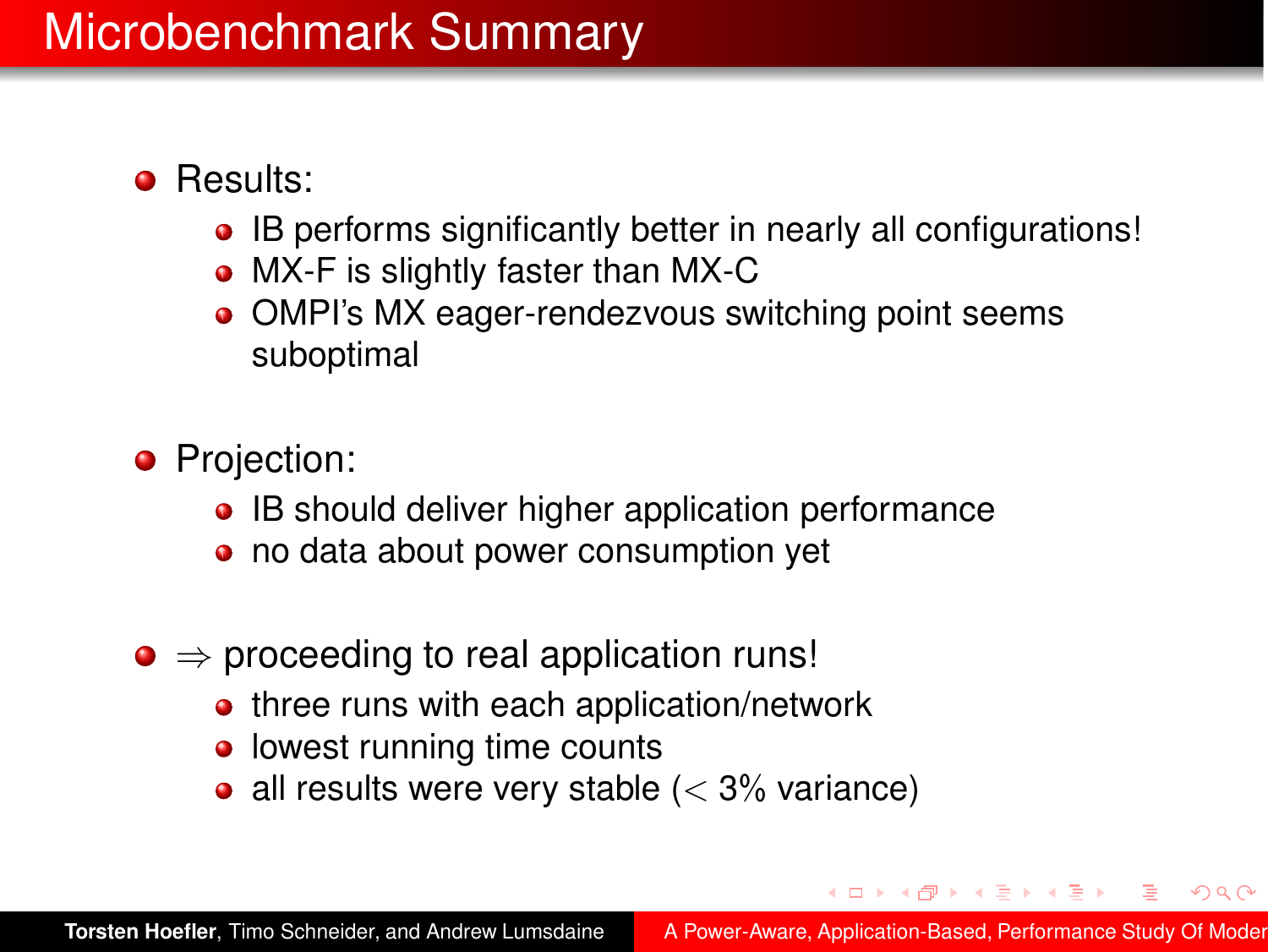# Application Performance - MILC

- Quantum chromodynamics code (nuclear physics)
- Multiple programs
- We used NERSC "medium" benchmark for su3rmd
- **•** Runtime:
	- IB: 444s (123s MPI)
	- MX-C: 435s (115s MPI)
	- MX-F: 426s (107s MPI)



**Torsten Hoefler, Timo Schneider, and Andrew Lumsdaine A Power-Aware, Application-Based, Performance Study Of Moder**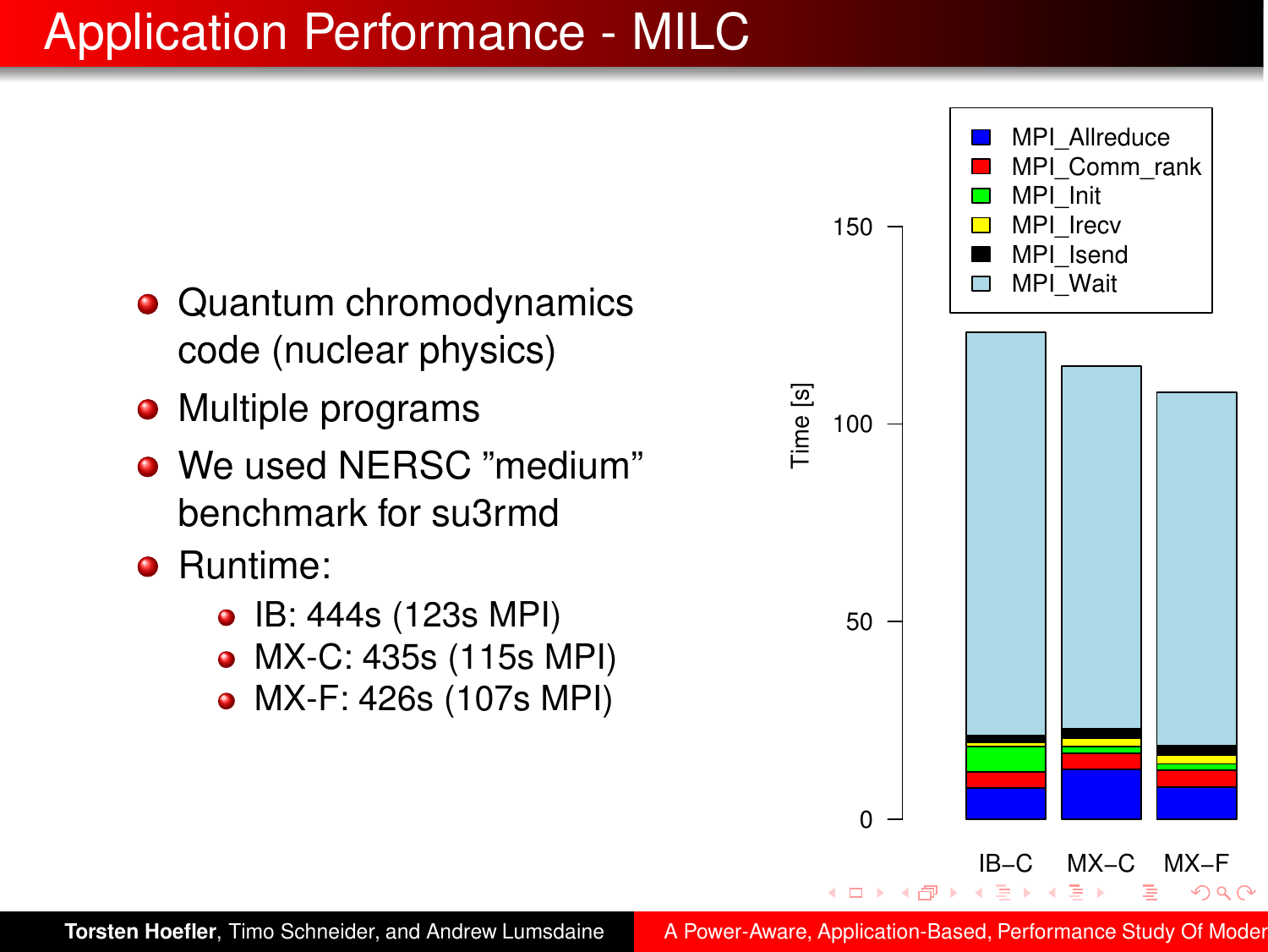# Application Performance - POP

- Ocean circulation simulations
- We used the x1 POP benchmark (32 cores on 14 nodes)
- Runtime:
	- IB: 66s (10s MPI)
	- MX-C: 63s (7s MPI)
	- MX-F: 61s (5s MPI)

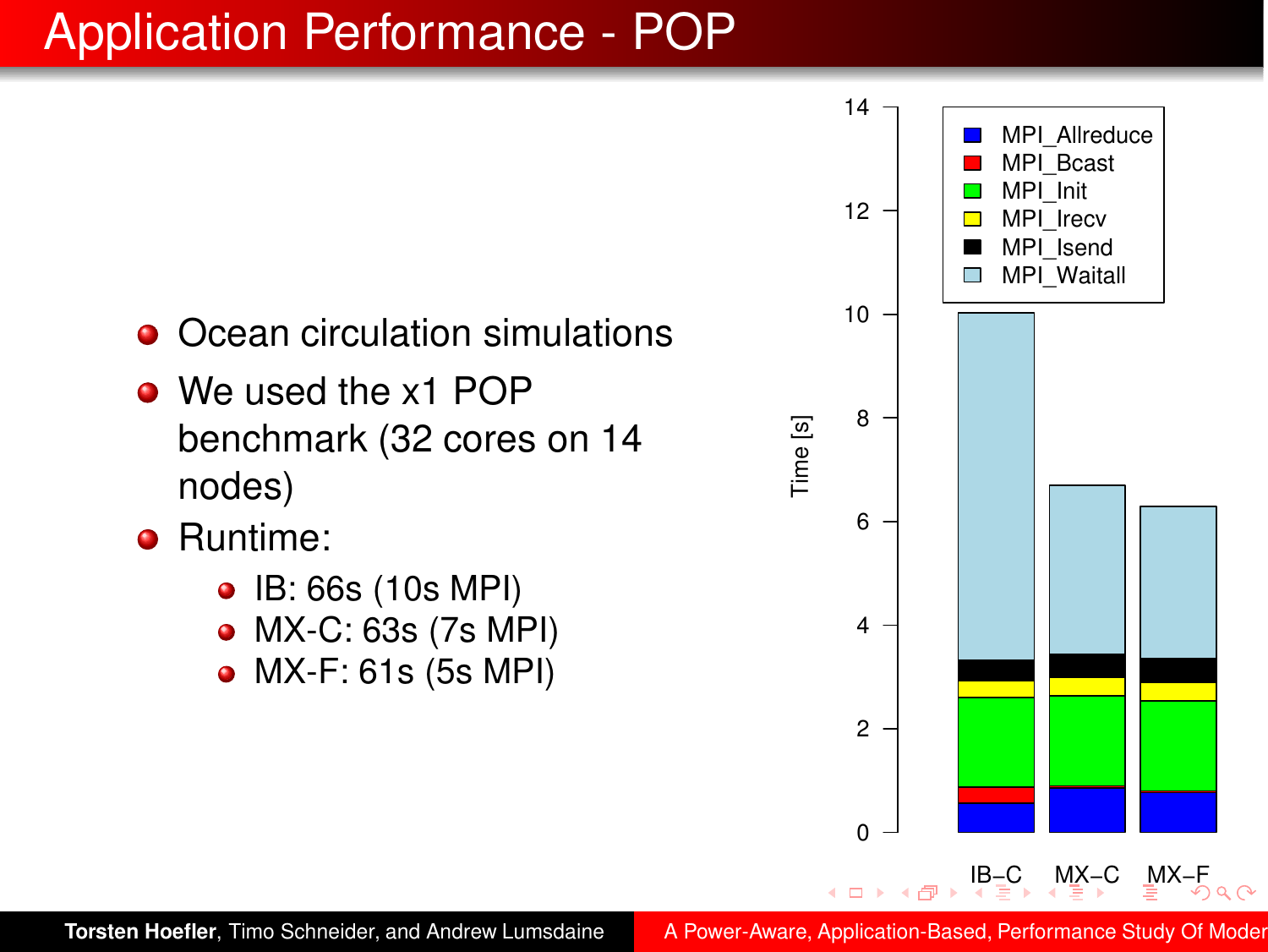# Application Performance - RAxML

- Models evolution by building phylogenetic trees from DNA
- We calculated 112 trees (1 per core) from 50 genome sequences with 5000 base pairs each
- Runtime:
	- IB: 746s (35s MPI)
	- MX-C: 743s (32s MPI)
	- MX-F: 738s (32s MPI)!

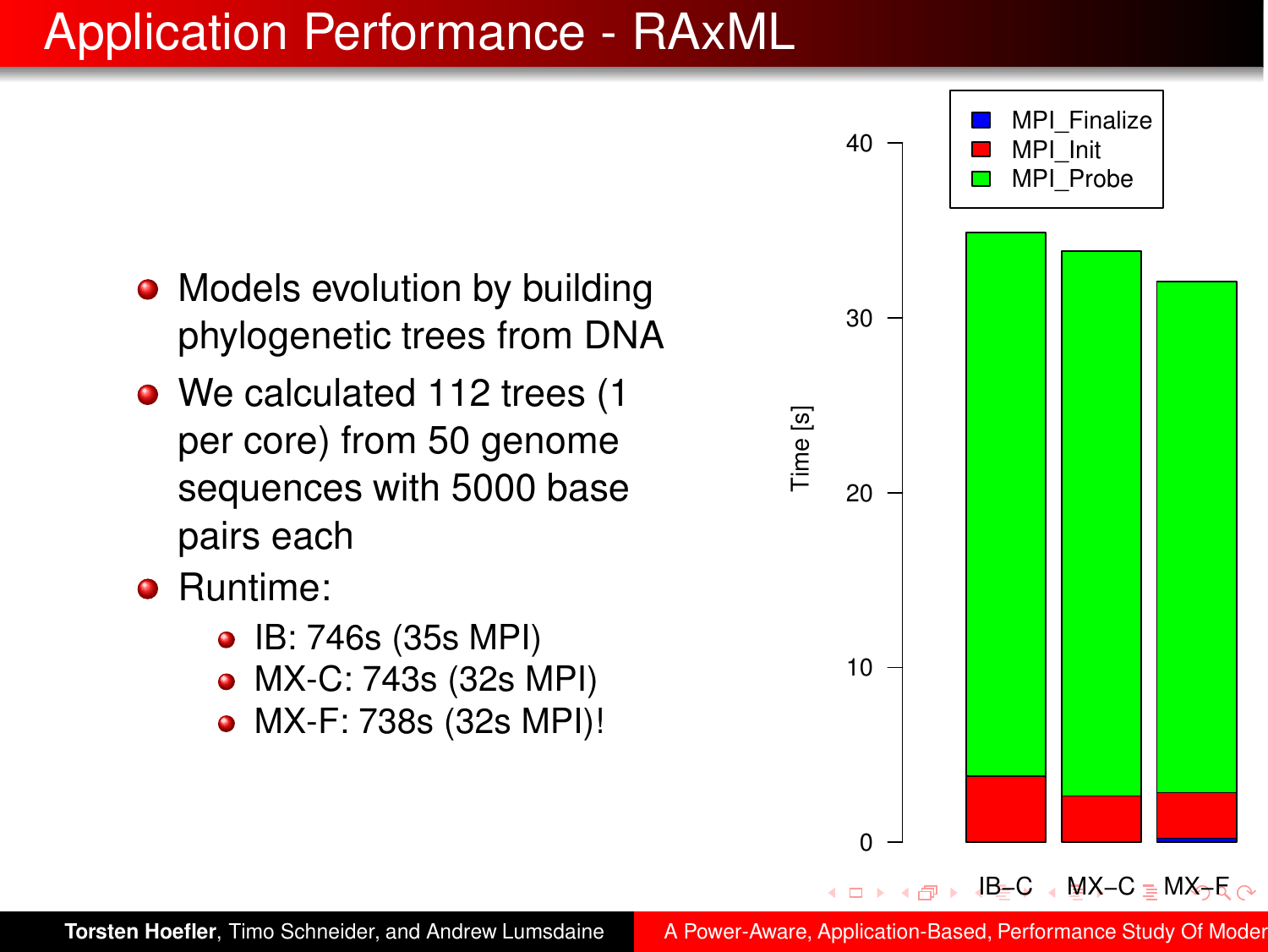# Application Performance - WPP

- Simulates time-dependent elastic and viscoelastic propagation of waves which occur during earth quakes and explosions
- 3D seismic modelling with finite difference methods
- 30k  $\times$  30k  $\times$  17k grid, single wave source (LOH1 example) on 112 cores
- Runtime:
	- IB: 702s (51s MPI)
	- MX-C: 706s (57s MPI)
	- MX-F: 701s (53s MPI)!



**Torsten Hoefler, Timo Schneider, and Andrew Lumsdaine [A Power-Aware, Application-Based, Performance Study Of Modern](#page-0-0)**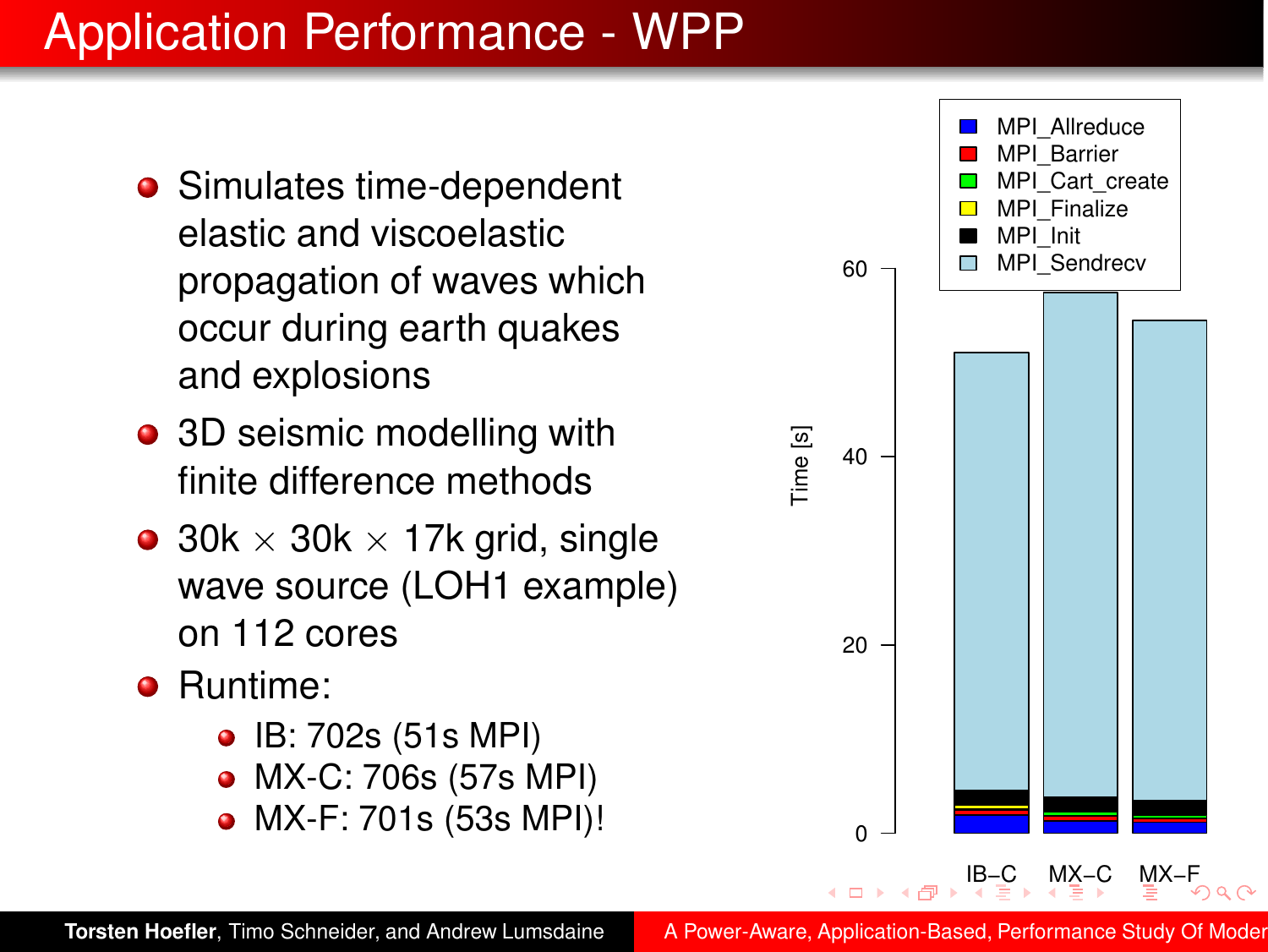- Methodology:
	- two APC 7800 PDUs, resolution 0.1 A (120 V)
	- data sampled every second via SNMP
	- compute total power consumption as discrete integral
- **Base Data:** 
	- idle system: IB 17.7 A, MX-C 17.3 A, MX-F 16.9 A
	- IB switch: Cisco TopSpin SFS 7000D 0.48 A
	- $\bullet$  MX switch: 0.75 A (0.45 A w/o fan)
- 4 nodes idle vs. 8 MiB message-stream:
	- $\bullet$  IB: 3.9 A / 5.0 A
	- MX-C: 3.77 A / 4.95 A (PML OB1)
	- MX-C: 3.77 A / 4.75 A (MTL MX)

<span id="page-12-0"></span>**←何 ▶ ◀ ヨ ▶ ◀**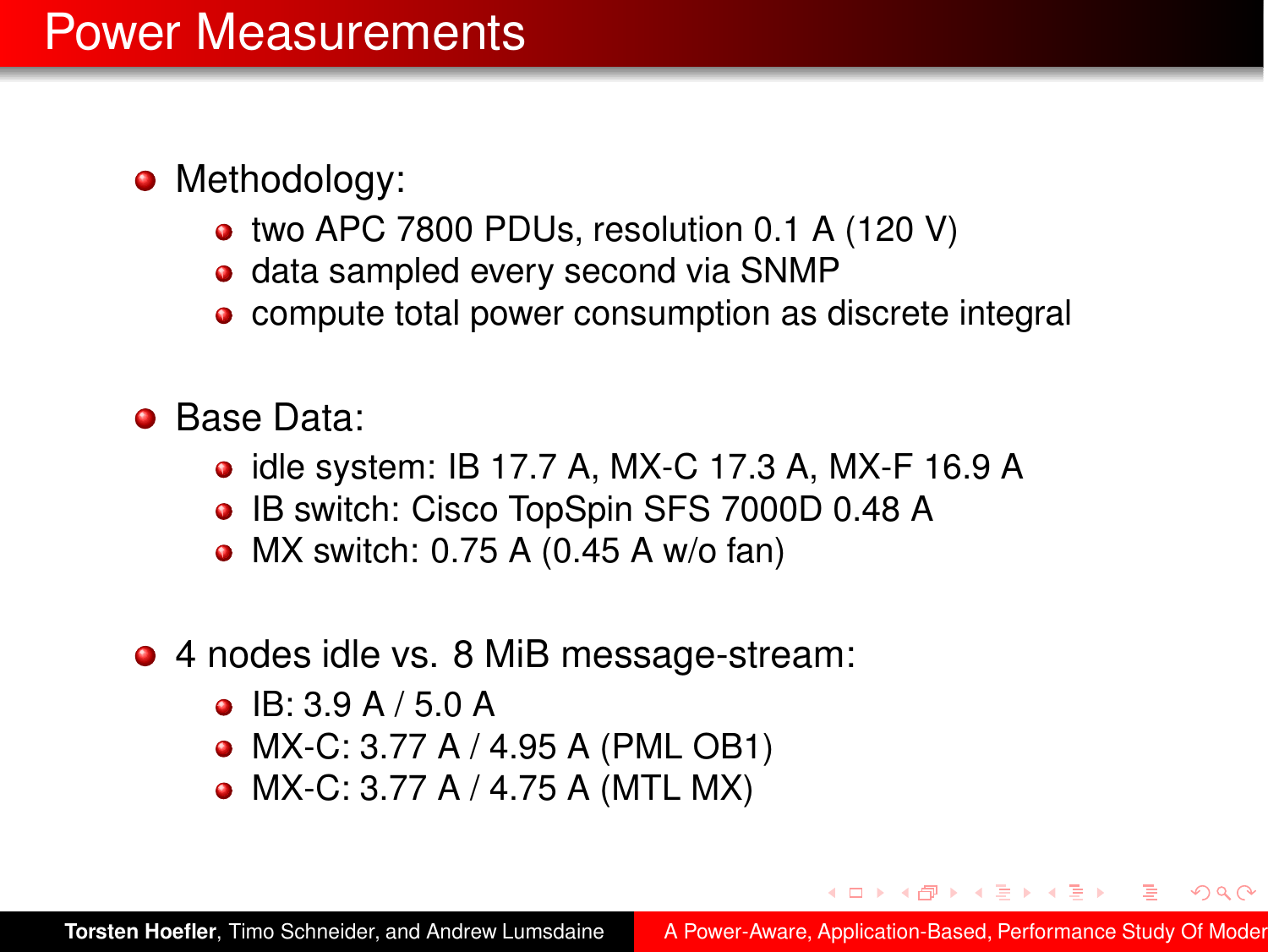#### Power Consumption - MILC



**Torsten Hoefler, Timo Schneider, and Andrew Lumsdaine A Power-Aware, Application-Based, Performance Study Of Moder** 

 $QQ$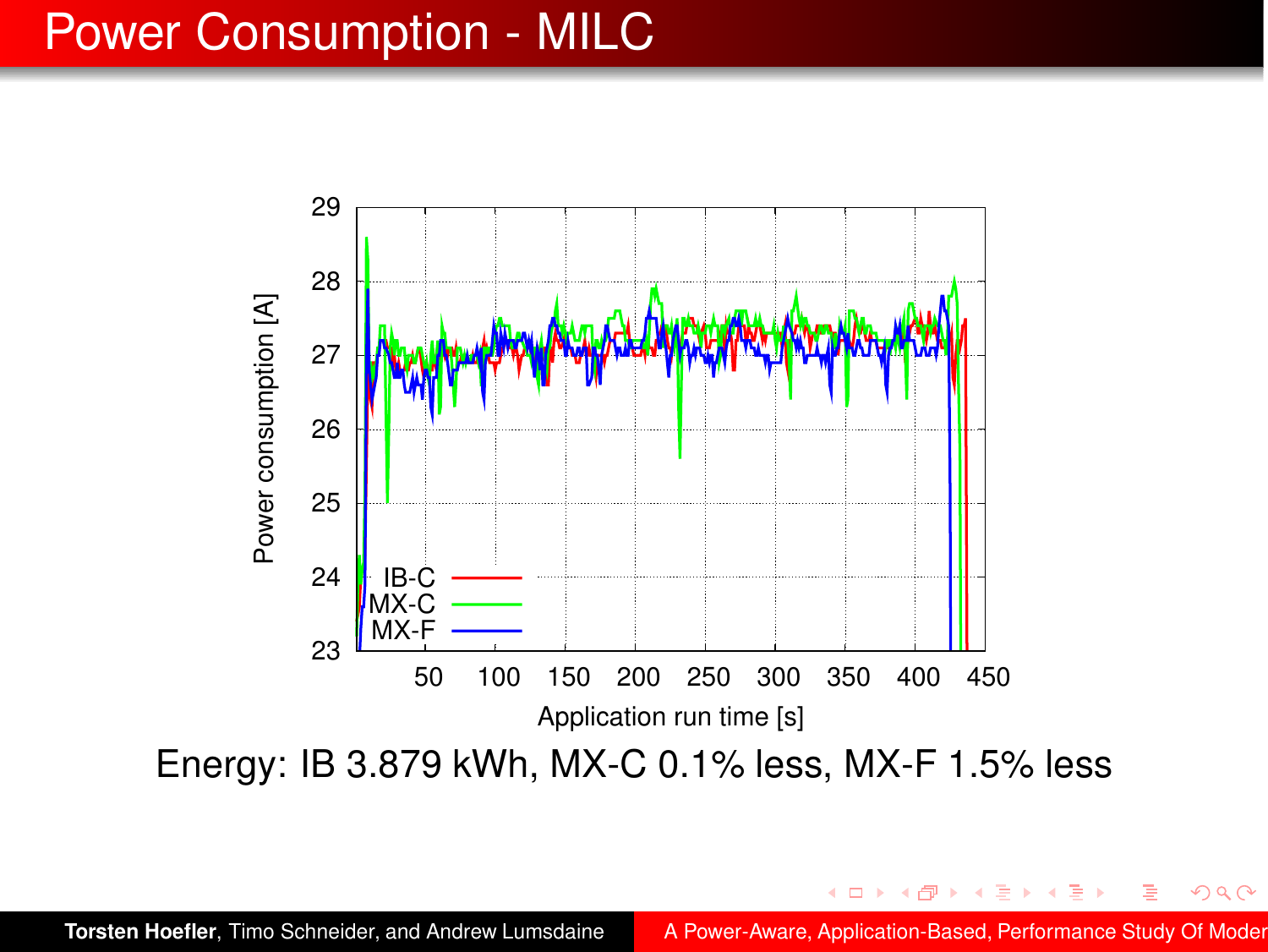#### Power Consumption - POP



 $QQ$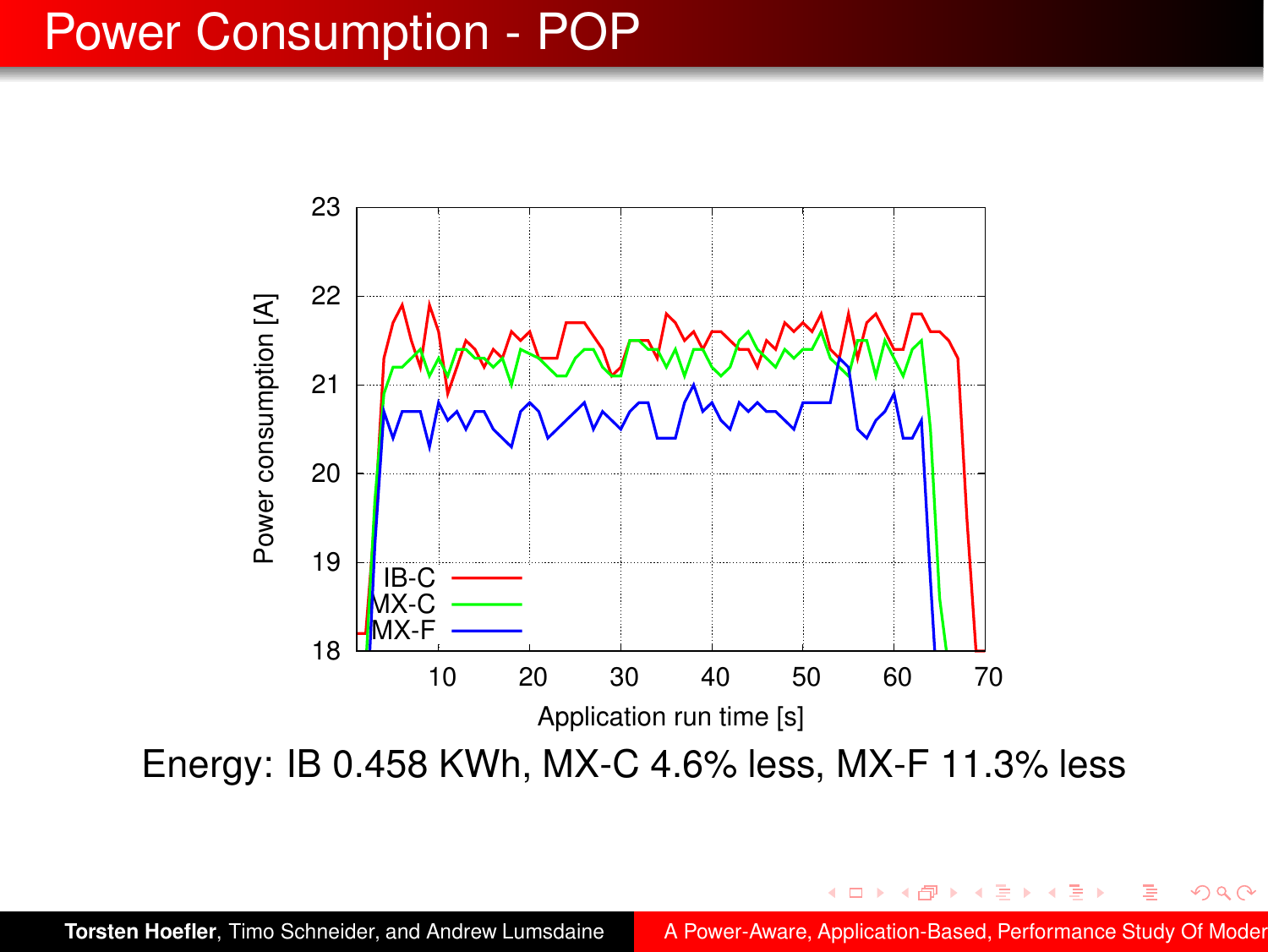#### Power Consumption - RAxML

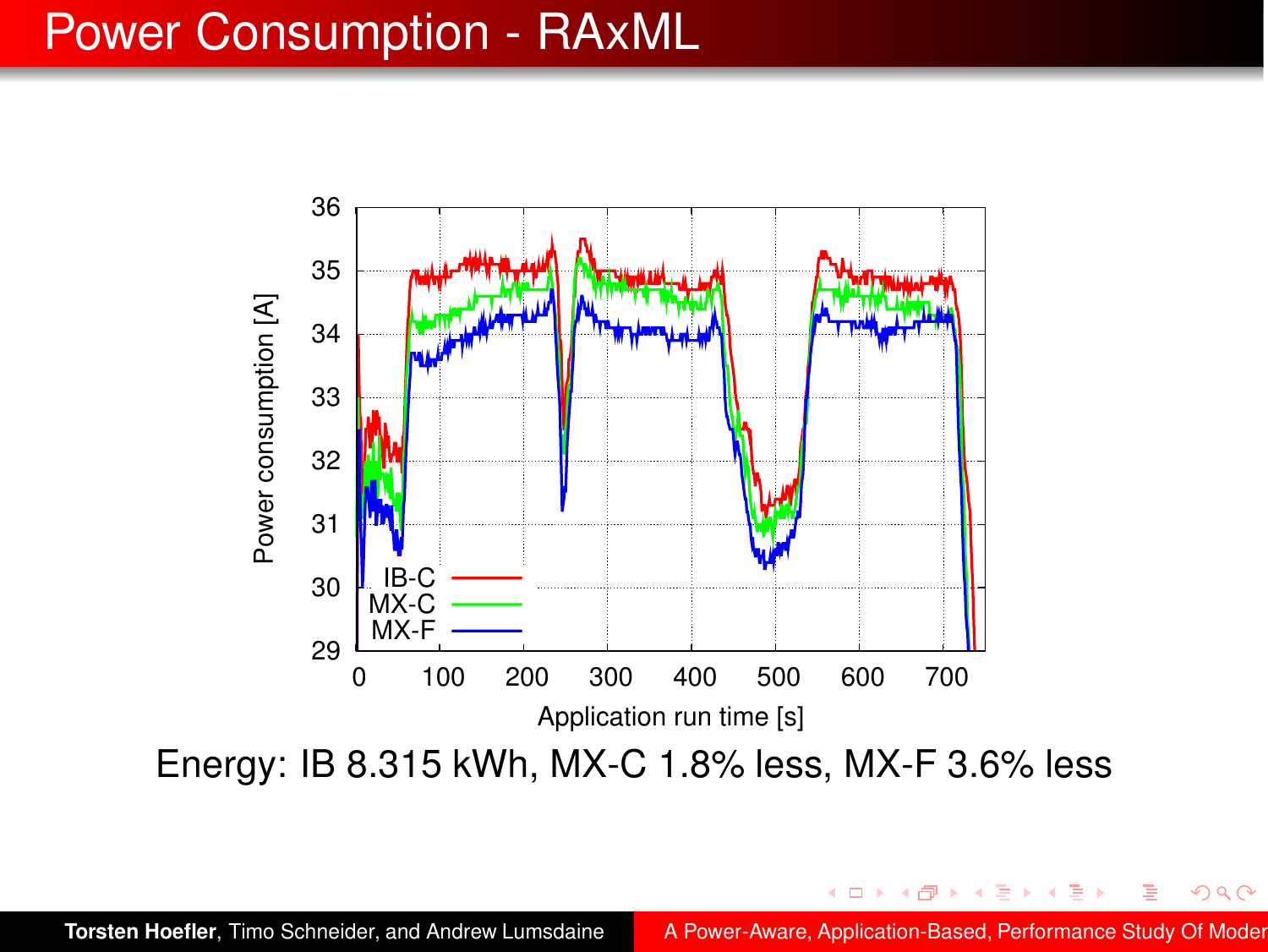#### Power Consumption - WPP

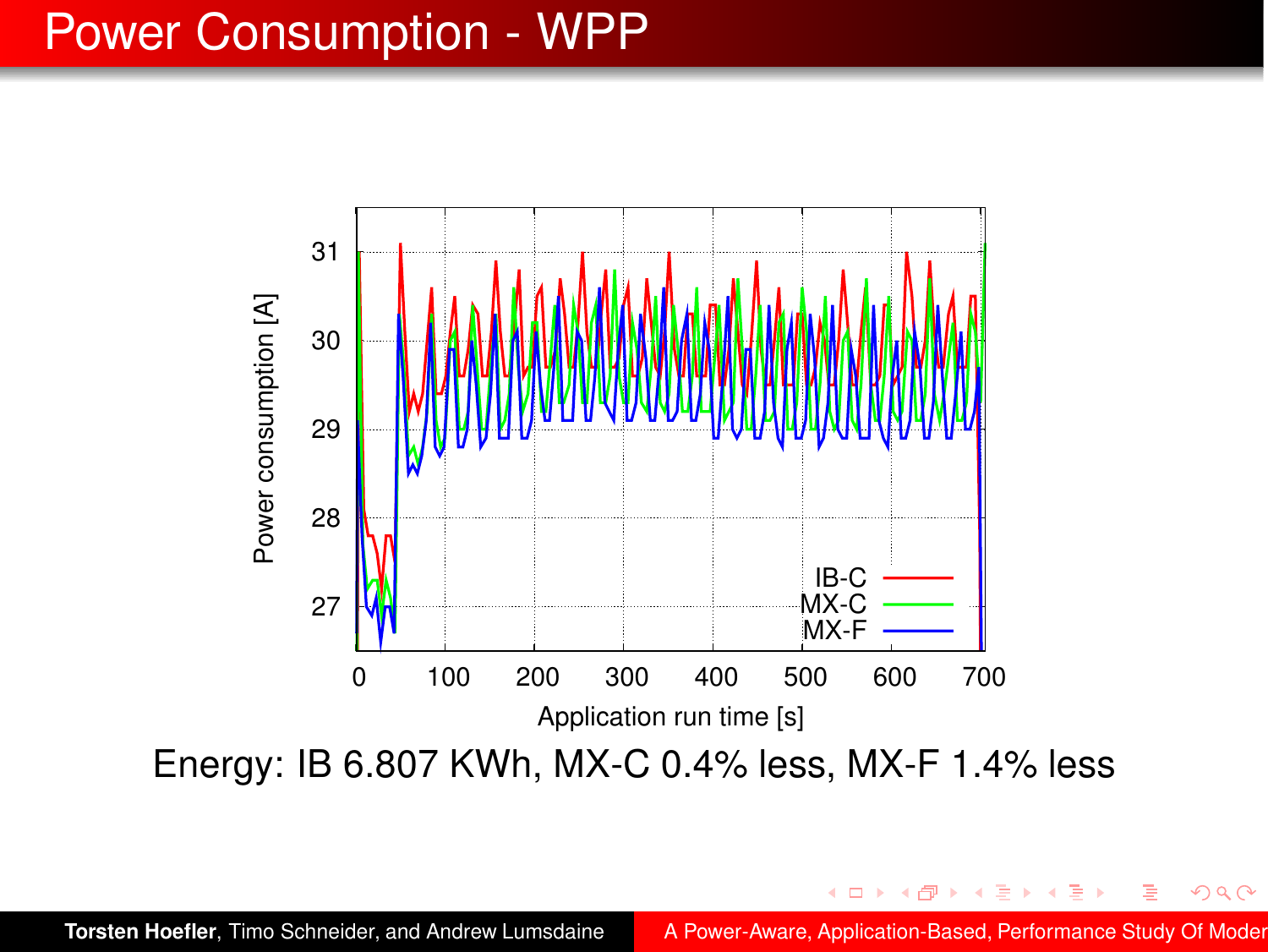- Microbenchmarks and simple metrics such as latency and bandwidth are not accurate performance predictors.
- Other factors influence performance of parallel applications, for example tag matching in hardware, memory registration and cache pollution.
- The network fabric can have an important impact on power consumption, up to 11% in our experiments.

#### Future Work

- **o** more power aware network fabric comparisons should performed (not by us)
- **•** study influence of the driver stack on application performance

 $\langle \overline{m} \rangle$  and  $\langle \overline{m} \rangle$